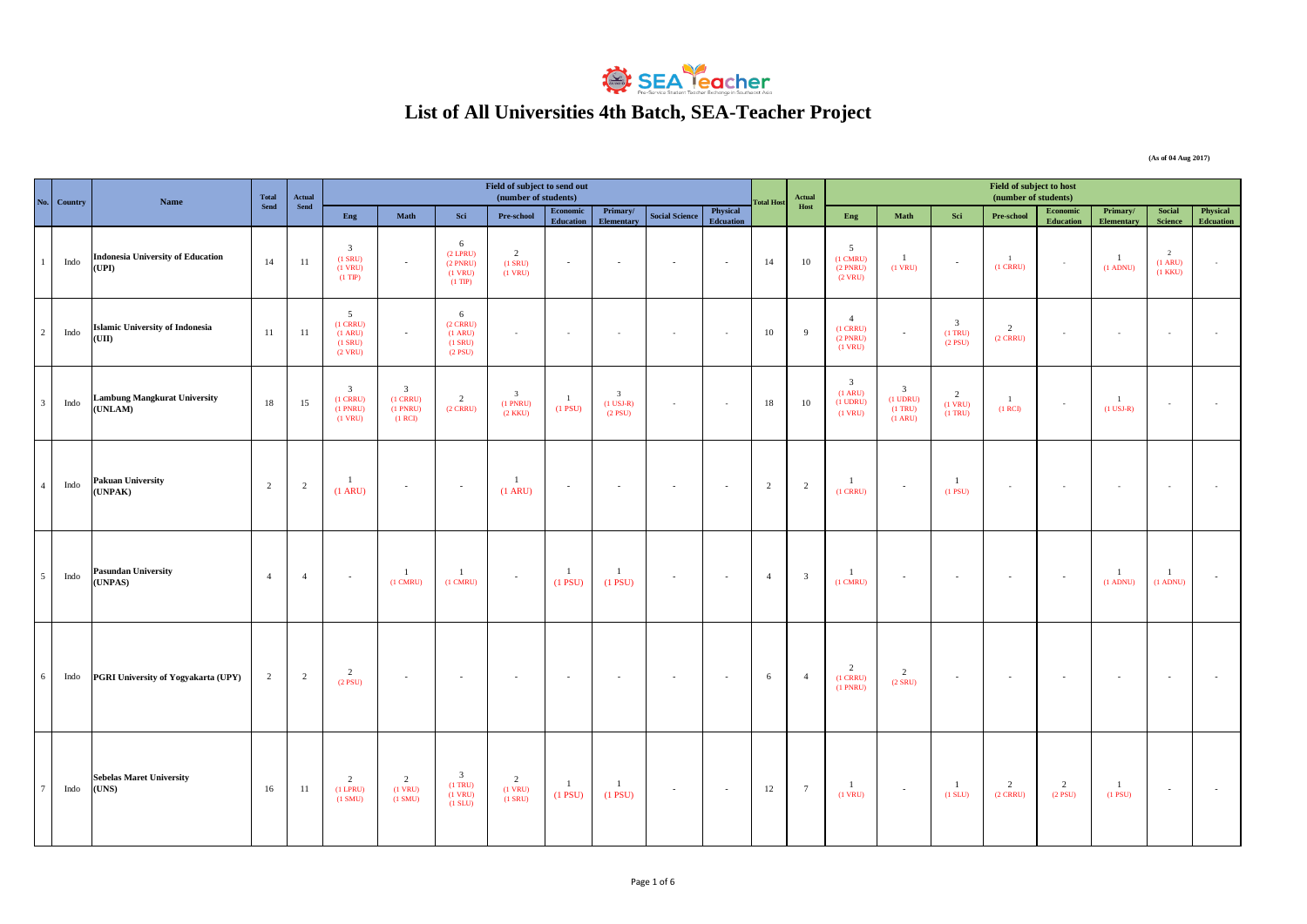| $N_0$          | Country | <b>Name</b>                                      | Total                   | $\bf Actual$<br>Send    |                                                                  |                                                                   |                                                                       | Field of subject to send out<br>(number of students)              |                                                                                                |                                                      |                       |                       | <b>Total Host</b>       | Actual                  |                                                                                               |                                              |                                              | Field of subject to host<br>(number of students) |                              |                               |                                      |                       |
|----------------|---------|--------------------------------------------------|-------------------------|-------------------------|------------------------------------------------------------------|-------------------------------------------------------------------|-----------------------------------------------------------------------|-------------------------------------------------------------------|------------------------------------------------------------------------------------------------|------------------------------------------------------|-----------------------|-----------------------|-------------------------|-------------------------|-----------------------------------------------------------------------------------------------|----------------------------------------------|----------------------------------------------|--------------------------------------------------|------------------------------|-------------------------------|--------------------------------------|-----------------------|
|                |         |                                                  | Send                    |                         | Eng                                                              | Math                                                              | Sci                                                                   | $\ensuremath{\mathbf{Pre}\text{-}\mathbf{school}}$                | $\begin{minipage}{.4\linewidth} \textbf{Economic} \end{minipage} \vspace{-0.5em}$<br>Education | Primary/<br>Elementary                               | <b>Social Science</b> | Physical<br>Edcuation |                         | Host                    | Eng                                                                                           | Math                                         | $\operatorname{\mathbf{Sci}}$                | Pre-school                                       | Economic<br><b>Education</b> | Primary/<br><b>Elementary</b> | <b>Social</b><br>Science             | Physical<br>Edcuation |
| $\,$ 8 $\,$    | Indo    | Sriwijaya University<br>(UNSRI)                  | $\overline{\mathbf{3}}$ | $\overline{\mathbf{3}}$ | $\mathbf{1}$<br>$(1$ VRU)                                        | $\mathbf{1}$<br>$(1$ VRU)                                         | $\sim$                                                                | $\mathbf{1}$<br>$(1$ VRU)                                         | $\sim$                                                                                         | $\sim$                                               | $\sim$                | $\sim$                | $\overline{\mathbf{3}}$ | $\mathbf{1}$            | $\sim$                                                                                        | $\mathbf{1}$<br>$(1$ LPRU $)$                | $\sim$                                       | $\sim$                                           | $\sim$                       | $\sim$                        | $\sim$                               | $\sim$                |
| $\overline{9}$ | Indo    | Syiah Kuala University (UNSYIAH)                 | 15                      | $\,$ 8 $\,$             | $\mathbf{1}$<br>$(1$ TRU $)$                                     | $\overline{4}$<br>$(1 \text{ ARU})$<br>$(2$ SRU)<br>$(1$ TRU)     | $\overline{\mathbf{3}}$<br>$(1$ TRU $)$<br>$(1$ SLU $)$<br>$(1$ VRU)  | $\sim$                                                            | $\sim$                                                                                         | $\sim$                                               | $\sim$                | $\sim$                | 15                      | $7\phantom{.0}$         | $\overline{4}$<br>$(2$ PSU)<br>$(1$ SRU)<br>$(1$ VRU)                                         | $\mathbf{1}$<br>$(1$ SRU)                    | 2<br>$(1$ PSU $)$<br>$(1$ VRU)               | $\sim$                                           | $\sim$                       |                               | $\sim$                               |                       |
| $10\,$         | Indo    | <b>Tadulako University</b><br>(UNTAD)            | $10\,$                  | $7\phantom{.0}$         | $\overline{2}$<br>$(1$ NPRU)<br>(1 RCI)                          | $\mathbf{1}$<br>(1 RCI)                                           | $\overline{4}$<br>$(2$ NPRU)<br>(2 TRU)                               | $\sim$                                                            | $\sim$                                                                                         | $\sim$                                               | $\sim$                | $\sim$                | $\,$ 8                  | $\overline{2}$          | $\mathbf{1}$<br>$(1$ VRU)                                                                     | $\overline{1}$<br>$(1$ TRU)                  | $\sim$                                       |                                                  |                              |                               | $\sim$                               |                       |
| $11\,$         | Indo    | <b>UHAMKA</b>                                    | $10\,$                  | $10\,$                  | $\mathfrak{Z}$<br>$(1$ UDRU $)$<br>$(1$ CRRU $)$<br>$(1$ SLC $)$ | $\mathbf{1}$<br>$(1$ CRRU $)$                                     | $\sim$                                                                | $\overline{2}$<br>$(1$ UDRU $)$<br>$(1$ CRRU)                     | $\mathbf{1}$<br>$(1$ PSU)                                                                      | $\overline{\mathbf{3}}$<br>$(1$ SLC $)$<br>$(2$ PSU) | $\sim$                | $\sim$                | $10\,$                  | $10\,$                  | 2<br>$(2$ PNRU)                                                                               | $\overline{2}$<br>$(1$ SRU)<br>$(1$ UDRU $)$ | 2<br>$(1$ PSU)<br>$(1$ UDRU $)$              | $\mathbf{1}$<br>$(1$ PNRU)                       | $\sim$                       | $\sim$                        | $\overline{\mathbf{3}}$<br>$(3$ PSU) |                       |
| $12\,$         | Indo    | Universitas Muhammadiyah<br>Purworkerto<br>(UMP) | $\overline{4}$          | $\overline{4}$          | $\overline{4}$<br>(2 TRU)<br>(2 RCI)                             | $\sim$                                                            |                                                                       |                                                                   |                                                                                                | $\sim$                                               | $\sim$                | $\sim$                | $\overline{4}$          | $\overline{\mathbf{3}}$ | $\overline{\mathbf{3}}$<br>$(1$ ARU)<br>$(1$ TRU)<br>$(1$ VRU)                                |                                              |                                              |                                                  |                              |                               | $\sim$                               |                       |
| 13             | Indo    | Universitas Negeri Makassar (UNM)                | 16                      | 16                      | $\sim$                                                           | $\overline{5}$<br>$(1$ VRU)<br>(1 PNU)<br>$(1$ TIP)<br>$(2$ PNRU) | $5\overline{)}$<br>$(2$ CRRU)<br>$(1$ TRU)<br>$(1$ UDRU)<br>$(1$ VRU) | $\overline{4}$<br>$(2 \text{ CRRU})$<br>$(1$ TRU $)$<br>$(1$ VRU) | $\sim$                                                                                         | 2<br>$(2$ PSU)                                       | $\sim$                | $\sim$                | 17                      | $12\,$                  | $7\overline{ }$<br>$(1 \text{ CMRU})$<br>$(1$ LPRU)<br>$(1$ TRU $)$<br>$(2$ VRU)<br>$(2$ TIP) | $\mathbf{3}$<br>$(1$ TRU)<br>$(2$ VRU)       | $\overline{2}$<br>$(1$ PNRU $)$<br>$(1$ VRU) |                                                  |                              |                               | $\sim$                               |                       |
| 14             | Indo    | Universitas Negeri Padang<br>(UNP)               | $\mathbf{3}$            | $\overline{\mathbf{3}}$ | $\overline{1}$<br>$(1$ PSU)                                      | $\mathbf{1}$<br>$(1$ UDRU)                                        | $\!-1\!$<br>$(1$ UDRU)                                                |                                                                   |                                                                                                |                                                      |                       | $\sim$                | $\overline{\mathbf{3}}$ | $\sim$                  | $\sim$                                                                                        | $\sim$                                       | $\sim$                                       |                                                  |                              |                               | $\sim$                               |                       |
| 15             | Indo    | <b>University of Borneo Tarakan</b><br>(UBT)     | 6                       | 6                       | $\overline{2}$<br>$(1$ CRRU)<br>$(1$ PNRU $)$                    | $\omega$                                                          | $\overline{2}$<br>$(1$ CRRU $)$<br>$(1$ VRU)                          | $\sim$                                                            | $\sim$                                                                                         | 2<br>$(2$ PSU)                                       | $\sim$                | $\sim$                | $10\,$                  | $\overline{\mathbf{3}}$ | $\overline{2}$<br>$(1$ ARU)<br>$(1$ VRU)                                                      | $\sim$                                       | $\mathbf{1}$<br>$(1$ VRU)                    | $\sim$                                           | $\sim$                       | $\sim$                        | $\sim$                               |                       |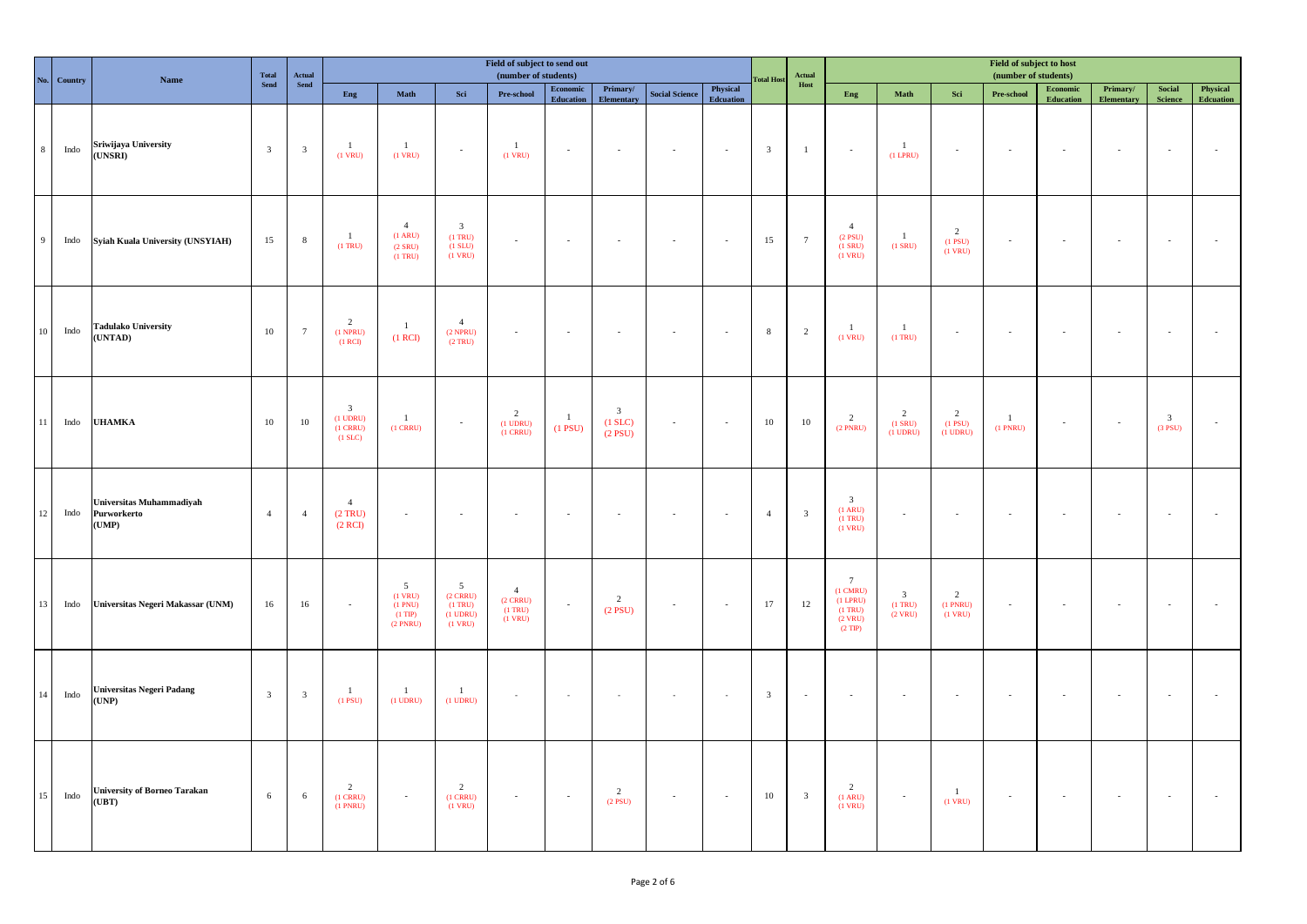|        | No. Country | Name                                               | Total                   | $\bf Actual$<br>${\bf Send}$ |                                                |                               |                                                                                                                          | Field of subject to send out<br>(number of students) |                                                                                                |                                              |                                           |                                | <b>Fotal Host</b>       | Actual                  |                                                                       |                              |                                                                | Field of subject to host<br>(number of students)          |                                                                          |                                                                                                  |                          |                              |
|--------|-------------|----------------------------------------------------|-------------------------|------------------------------|------------------------------------------------|-------------------------------|--------------------------------------------------------------------------------------------------------------------------|------------------------------------------------------|------------------------------------------------------------------------------------------------|----------------------------------------------|-------------------------------------------|--------------------------------|-------------------------|-------------------------|-----------------------------------------------------------------------|------------------------------|----------------------------------------------------------------|-----------------------------------------------------------|--------------------------------------------------------------------------|--------------------------------------------------------------------------------------------------|--------------------------|------------------------------|
|        |             |                                                    | Send                    |                              | Eng                                            | Math                          | Sci                                                                                                                      | Pre-school                                           | $\begin{minipage}{.4\linewidth} \textbf{Economic} \end{minipage} \vspace{-0.5em}$<br>Education | Primary/<br><b>Elementary</b>                | <b>Social Science</b>                     | Physical<br><b>Edcuation</b>   |                         | Host                    | Eng                                                                   | Math                         | $\operatorname{\mathbf{Sci}}$                                  | Pre-school                                                | Economic<br><b>Education</b>                                             | Primary/<br><b>Elementary</b>                                                                    | Social<br><b>Science</b> | Physical<br><b>Edcuation</b> |
| 16     | Indo        | <b>University of Lampung</b><br>(UNILA)            | 6                       | 6                            | $\overline{1}$<br>$(1$ PSU)                    | $\mathbf{1}$<br>$(1$ PSU)     | $\overline{\mathbf{3}}$<br>$(1$ PSU $)$<br>$(1$ LPRU)<br>(1 SLU)                                                         | $\mathbf{1}$<br>$(1$ PSU $)$                         | $\sim$                                                                                         | $\sim$                                       | $\sim$                                    | $\sim$                         | 6                       | $\overline{\mathbf{3}}$ | $\overline{2}$<br>(1 SMU)<br>$(1$ TRU $)$                             | $\sim$                       | $\mathbf{1}$<br>$(1$ TRU $)$                                   | $\sim$                                                    | $\sim$                                                                   | $\sim$                                                                                           | $\sim$                   |                              |
| 17     | Indo        | <b>University of Mataram</b><br>(UNRAM)            | $\overline{\mathbf{3}}$ | $\overline{\mathbf{3}}$      | $\overline{2}$<br>$(1$ PNRU $)$<br>$(1$ SRU)   | $\sim$                        | $\overline{1}$<br>$(1$ SRU)                                                                                              | $\sim$                                               | $\cdot$                                                                                        | $\sim$                                       | $\sim$                                    | $\sim$                         | $\overline{\mathbf{3}}$ | $\overline{\mathbf{3}}$ | $\mathbf{1}$<br>$(1$ KKU)                                             | $\mathbf{1}$<br>$(1$ KKU $)$ | $\mathbf{1}$<br>$(1$ KKU $)$                                   | $\mathcal{L}_{\mathcal{A}}$                               | ÷.                                                                       |                                                                                                  | $\sim$                   |                              |
| 18     | Indo        | University of Sarjanawiyata<br>Tamansiswa<br>(UST) | $\overline{\mathbf{3}}$ | $\overline{\mathbf{3}}$      | $\overline{1}$<br>$(1$ UDRU $)$                | $\mathbf{1}$<br>$(1$ UDRU $)$ | $\overline{\phantom{a}}$                                                                                                 | $\sim$                                               | $\sim$                                                                                         | $\overline{1}$<br>$(1$ ADNU)                 | $\sim$                                    | $\sim$                         | $\overline{\mathbf{3}}$ | $\overline{2}$          | $\overline{c}$<br>$(1 \text{ ARU})$<br>$(1$ TRU)                      | $\sim$                       | $\sim$                                                         | $\sim$                                                    | $\sim$                                                                   | $\sim$                                                                                           | $\sim$                   |                              |
| 19     | Indo        | Yogyakarta State University (UNY)                  | $7\overline{ }$         | $7\phantom{.0}$              | $\overline{2}$<br>$(1$ ADNU)<br>$(1$ UDRU)     | $\mathbf{1}$<br>$(1$ UDRU $)$ | $\sim$                                                                                                                   | $\overline{2}$<br>$(2$ PSU)                          | $\sim$                                                                                         | $\overline{2}$<br>$(1$ ADNU)<br>$(1$ SLC $)$ | $\sim$                                    | $\sim$                         | $7\overline{ }$         | 5                       | $\overline{\mathbf{3}}$<br>$(1$ SLC $)$<br>$(1$ PNRU)<br>$(1$ VRU $)$ | $\sim$                       | $\sim$                                                         | $\overline{1}$<br>$(1$ SLC)                               | $\sim$                                                                   | $\sim$                                                                                           | $\sim$                   | $\mathbf{1}$<br>$(1$ SLC $)$ |
| $20\,$ | ${\rm Phi}$ | <b>Ateneo De Naga University</b><br>(ADNU)         | $\overline{\mathbf{3}}$ | $\overline{\mathbf{3}}$      | ÷,                                             |                               |                                                                                                                          |                                                      | $\overline{\phantom{a}}$                                                                       | $\overline{2}$<br>$(1$ UPI)<br>$(1$ UNPAS)   | $\overline{1}$<br>$(1$ UNPAS $)$          | $\sim$                         | $\overline{\mathbf{3}}$ | $\overline{\mathbf{3}}$ | $\mathbf{1}$<br>(1 UNY)                                               |                              |                                                                |                                                           | $\overline{a}$                                                           | 2<br>$(1$ UNY $)$<br>$(1$ UST $)$                                                                | $\mathcal{A}$            |                              |
| $21\,$ | Phi         | <b>Far Eastern University</b><br>(FEU)             | $\overline{\mathbf{3}}$ | $\overline{\mathbf{3}}$      | $\sim$                                         | $\mathbf{1}$<br>(1 ARU)       | $\mathbf{1}$<br>(1 ARU)                                                                                                  |                                                      | $\sim$                                                                                         | $\overline{\phantom{a}}$                     |                                           | $\overline{1}$<br>$(1$ KKU $)$ | $\overline{4}$          | $\overline{\mathbf{3}}$ | $\mathbf{1}$<br>$(1$ CRRU $)$                                         | $\overline{1}$<br>$(1$ LPRU) | $\overline{1}$<br>$(1$ CRRU)                                   | $\sim$                                                    | $\sim$                                                                   | $\sim$                                                                                           | $\sim$                   |                              |
| $22\,$ | ${\rm Phi}$ | <b>Notre Dame of Marbel University</b><br>(NDMU)   | 2                       | 2                            | $\mathbf{1}$<br>$(1$ NPRU)                     | $\mathbf{1}$<br>$(1$ NPRU)    | $\overline{\phantom{a}}$                                                                                                 |                                                      | $\sim$                                                                                         | $\epsilon$                                   |                                           |                                | $\overline{2}$          | ÷.                      | $\sim$                                                                |                              |                                                                |                                                           |                                                                          |                                                                                                  | $\sim$                   |                              |
| 23     | Phi         | Pangasinan State University<br>(PSU)               | 24                      | 24                           | 5<br>$(1$ SRU $)$<br>$(2$ PNRU)<br>(2 UNSYIAH) | $1\,$<br>$(1$ VRU)            | $\overline{9}$<br>$(2 \text{ CMRU})$<br>(1 UHAMKA)<br>(1 UNPAK)<br>(1 UNSYIAH)<br>$(2 \text{ UII})$<br>$(2 \text{ ARU})$ | $\mathbf{1}$<br>$(1$ VRU)                            | $\overline{2}$<br>$(2$ UNS $)$                                                                 | $\mathbf{1}$<br>$(1$ UNS)                    | $\overline{5}$<br>$(2$ SRU)<br>(3 UHAMKA) | $\sim$                         | 30                      | 27                      | $\overline{4}$<br>$(2 \text{ UPY})$<br>(1 UNILA)<br>$(1$ UNP)         | -1<br>(1 UNILA)              | $\overline{\mathbf{3}}$<br>$(2 \text{ UII})$<br>$(1$ UNILA $)$ | $\overline{\mathbf{3}}$<br>$(1$ UNILA $)$<br>$(2$ UNY $)$ | $\overline{4}$<br>(1 UHAMKA)<br>(1 UNLAM)<br>$(1$ UNPAS $)$<br>$(1$ UNS) | $10\,$<br>$(1$ UNS)<br>(1 UNPAS)<br>$(2$ UNM $)$<br>(2 UNLAM)<br>(2 UHAMKA)<br>$(2 \text{ UBT})$ | 2<br>$(2$ SRU $)$        | $\sim$                       |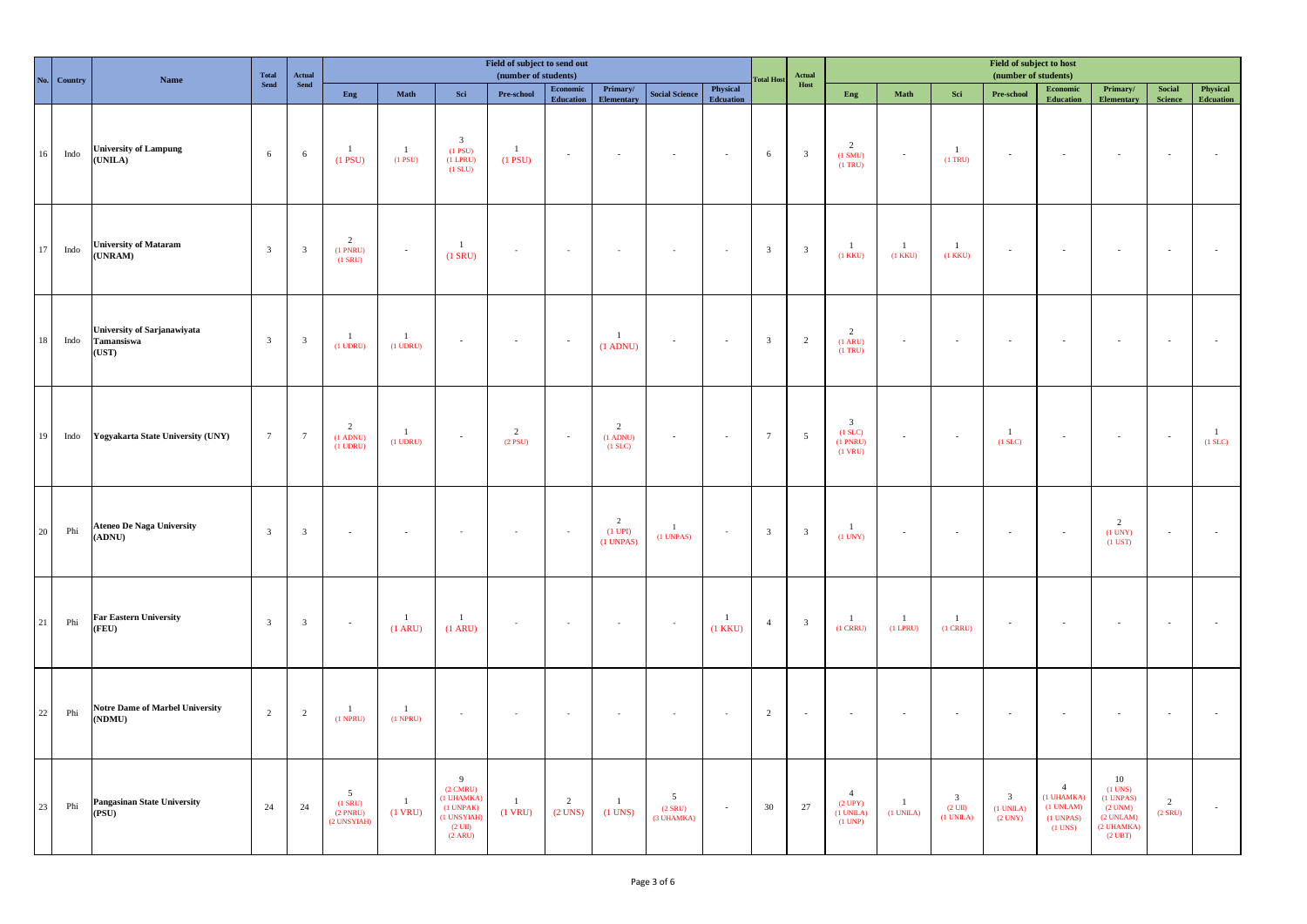|             | No. Country | Name                                                                 | Total                   | ${\bf \small \textbf{Actual} \atop \textbf{Send}}$ |                                                      |                               |                                           | Field of subject to send out<br>(number of students) |                                                                                                |                        |                       |                                | <b>Fotal Host</b>       | Field of subject to host<br>(number of students)<br>$\bold{Actual}$ |                                                                |                                    |                                                           |                            |                                                                                                |                                           |                          |                                |
|-------------|-------------|----------------------------------------------------------------------|-------------------------|----------------------------------------------------|------------------------------------------------------|-------------------------------|-------------------------------------------|------------------------------------------------------|------------------------------------------------------------------------------------------------|------------------------|-----------------------|--------------------------------|-------------------------|---------------------------------------------------------------------|----------------------------------------------------------------|------------------------------------|-----------------------------------------------------------|----------------------------|------------------------------------------------------------------------------------------------|-------------------------------------------|--------------------------|--------------------------------|
|             |             |                                                                      | ${\bf Send}$            |                                                    | Eng                                                  | Math                          | Sci                                       | Pre-school                                           | $\begin{minipage}{.4\linewidth} \textbf{Economic} \end{minipage} \vspace{-0.5em}$<br>Education | Primary/<br>Elementary | <b>Social Science</b> | Physical<br><b>Edcuation</b>   |                         | $\bold{Host}$                                                       | Eng                                                            | Math                               | Sci                                                       | Pre-school                 | $\begin{minipage}{.4\linewidth} \textbf{Economic} \end{minipage} \vspace{-0.5em}$<br>Education | Primary/<br>Elementary                    | Social<br><b>Science</b> | Physical<br><b>Edcuation</b>   |
| $\sqrt{24}$ | Phi         | <b>Philippine Normal University</b><br>(PNU)                         | $\overline{2}$          | 2                                                  | $\sim$                                               | $\sim$                        | $\sim$                                    | $\overline{2}$<br>(2 KKU)                            | $\sim$                                                                                         | $\sim$                 | $\sim$                | $\sim$                         | $\overline{4}$          | $\overline{4}$                                                      | $\overline{\mathbf{3}}$<br>$(2 \text{ CMRU})$<br>$(1$ CRRU $)$ | -1<br>$(1$ UNM)                    | $\sim$                                                    | $\sim$                     | $\sim$                                                                                         |                                           | $\sim$                   |                                |
| $25\,$      | ${\rm Phi}$ | Roosevelt College Inc.<br>(RCI)                                      | $\overline{4}$          | $\overline{4}$                                     | $\overline{1}$<br>$(1$ UDRU $)$                      | $\mathbf{1}$<br>$(1$ UDRU $)$ | $\sim$                                    | $\mathbf{1}$<br>$(1$ UNLAM $)$                       | $\sim$                                                                                         | $\sim$                 | $\sim$                | $\frac{1}{2}$<br>$(1$ UDRU $)$ | $\overline{5}$          | $\overline{5}$                                                      | $\overline{\mathbf{3}}$<br>$(2$ UMP)<br>$(1$ UNTAD)            | 2<br>$(1$ UNLAM $)$<br>$(1$ UNTAD) | $\sim$                                                    | ÷.                         | Ξ.                                                                                             |                                           | $\sim$                   |                                |
| $26\,$      | Phi         | <b>Saint Louis College</b><br>(SLC)                                  | $5\overline{5}$         | $\overline{5}$                                     | $\overline{2}$<br>$(1$ UNY $)$<br>$(1 \text{ CMRU})$ | $\omega$                      | $\mathbf{1}$<br>$(1 \text{ CMRU})$        | $\mathbf{1}$<br>$(1$ UNY $)$                         | $\sim$                                                                                         | $\sim$                 | $\sim$                | $\overline{1}$<br>$(1$ UNY $)$ | $\overline{5}$          | $\overline{4}$                                                      | $\mathbf{1}$<br>(1 UHAMKA)                                     | $\sim$                             | $\sim$                                                    | $\sim$                     | Ξ.                                                                                             | $\frac{2}{(1 \text{ UHAMKA})}$<br>(1 UNY) | $\sim$ $\sim$            | $\overline{1}$<br>$(1$ KKU $)$ |
| 27          | Phi         | <b>Saint Louis University</b><br>(SLU)                               | $\overline{2}$          | $\overline{2}$                                     | $\omega$                                             | $\sim$                        | $\frac{2}{(1 \text{ UNS})}$<br>$(1$ PNRU) | $\sim$                                               | $\sim$                                                                                         | $\sim$                 | $\sim$                | $\sim$                         | $\overline{\mathbf{3}}$ | $\mathbf{3}$                                                        | $\sim$                                                         | $\sim$                             | $\frac{3}{(1 \text{ UNILA})}$<br>(1 UNSYIAH)<br>$(1$ UNS) | $\sim$                     | $\sim$                                                                                         |                                           | $\mathcal{A}$            |                                |
| $\bf 28$    | ${\rm Phi}$ | ${\bf Saint \, Mary's \, University}\label{eq:1}$<br>(SMU)           | $\overline{\mathbf{3}}$ | $\overline{\mathbf{3}}$                            | $\overline{2}$<br>$(1$ LPRU)<br>$(1$ UNILA $)$       | $\sim$                        | $\sim$                                    | $\mathbf{1}$<br>$(1$ LPRU)                           | $\sim$                                                                                         | $\sim$                 | $\sim$                | $\sim$                         | $\overline{\mathbf{3}}$ | $\overline{\mathbf{3}}$                                             | $\mathbf{1}$<br>$(1$ UNS)                                      | $\overline{1}$<br>$(1$ UNS)        | $\sim$                                                    | $\mathbf{1}$<br>$(1$ CRRU) | $\omega$                                                                                       | $\overline{\phantom{a}}$                  | $\sim$                   |                                |
| $29\,$      | Phi         | <b>Technological Institute of the</b><br><b>Philippines</b><br>(TIP) | $\mathbf{3}$            | $\overline{\mathbf{3}}$                            | $\mathbf{3}$<br>$(1$ VRU)<br>$(2$ UNM $)$            | $\sim$                        | $\sim$                                    | $\sim$                                               | $\sim$                                                                                         | $\sim$                 | $\sim$                | $\sim$                         | $\overline{\mathbf{3}}$ | $\overline{\mathbf{3}}$                                             | $\,1\,$<br>$(1$ UPI $)$                                        | $\mathbf{1}$<br>$(1$ UNM $)$       | $\mathbf{1}$<br>$(1$ UPI)                                 | $\sim$                     | $\sim$                                                                                         | $\sim$                                    | $\sim$                   |                                |
| 30          | Phi         | <b>University of San Jose- Recoletos</b><br>$(USJ-R)$                | $\mathbf{1}$            | $\mathbf{1}$                                       | $\sim$                                               | $\sim$                        | $\sim$                                    | $\overline{1}$<br>(UNLAM)                            | $\sim$                                                                                         | $\sim$                 | $\sim$                | $\sim$                         | $\overline{1}$          | $\mathbf{1}$                                                        | $\sim$                                                         | $\sim$                             | $\sim$                                                    | $\overline{1}$<br>(UNLAM)  | $\sim$                                                                                         | $\sim$                                    | $\sim$                   |                                |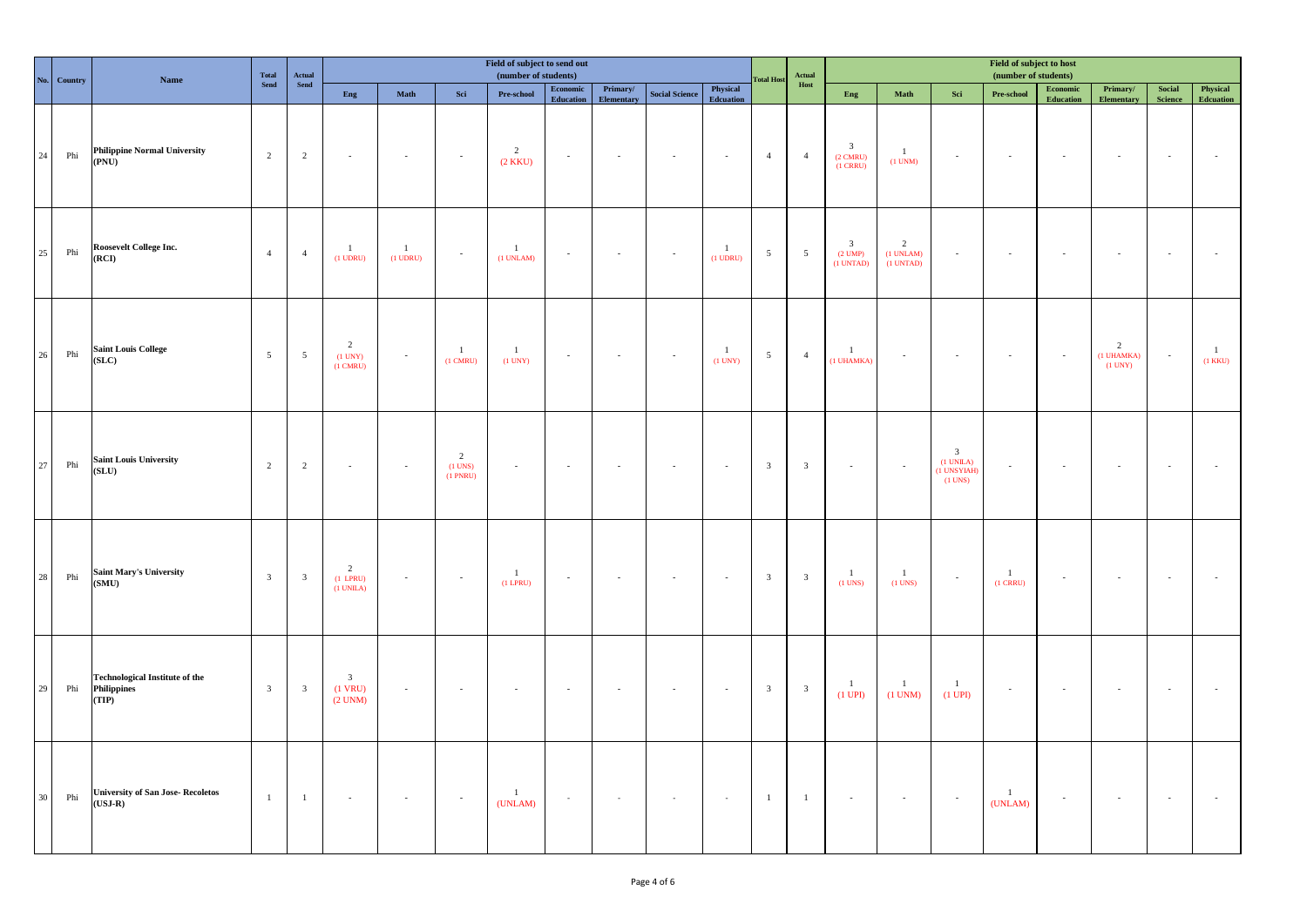| No. | Country | <b>Name</b>                                                                            | Total           | ${\bf Actual}\atop{\bf Send}$ |                                                                                  |                                            |                               | Field of subject to send out<br>(number of students)           |                              |                       |                           |                           | <b>Total Host</b> | Actual          | Field of subject to host<br>(number of students)                                         |                                                      |                                                                                     |                                                         |                                                                                                       |                               |                                |                             |  |
|-----|---------|----------------------------------------------------------------------------------------|-----------------|-------------------------------|----------------------------------------------------------------------------------|--------------------------------------------|-------------------------------|----------------------------------------------------------------|------------------------------|-----------------------|---------------------------|---------------------------|-------------------|-----------------|------------------------------------------------------------------------------------------|------------------------------------------------------|-------------------------------------------------------------------------------------|---------------------------------------------------------|-------------------------------------------------------------------------------------------------------|-------------------------------|--------------------------------|-----------------------------|--|
|     |         |                                                                                        | Send            |                               | Eng                                                                              | $\mathbf{Math}$                            | $\operatorname{\mathbf{Sci}}$ | Pre-school                                                     | Economic<br><b>Education</b> | Primary/<br>Elementar | <b>Social Science</b>     | Physical<br>Edcuation     |                   | Host            | Eng                                                                                      | Math                                                 | Sci                                                                                 | $\ensuremath{\mathbf{Pre}\text{-}\mathrm{school}}$      | $\begin{minipage}{.4\linewidth} \textbf{Economic} \end{minipage} \vspace{-0.5em}$<br><b>Education</b> | Primary/<br><b>Elementary</b> | $\bf Social$<br><b>Science</b> | Physical<br>Edcuation       |  |
| 31  | THA     | Chiangmai Rajabhat University<br>(CMRU)                                                | $5\overline{ }$ | $\overline{5}$                | 5<br>(2 PNU)<br>$(1$ UNM $)$<br>$(1$ UNPAS)<br>$(1 \text{ UPI})$                 | $\sim$                                     | $\mathcal{L}$                 |                                                                | $\sim$                       | $\sim$                | $\sim$                    | $\sim$                    | 6                 | 6               | $\mathbf{1}$<br>$(1$ SLC $)$                                                             | $\mathbf{1}$<br>$(1$ UNPAS $)$                       | $\overline{4}$<br>$(2$ PSU)<br>$(1$ UNPAS $)$<br>$(1$ SLC $)$                       | $\sim$                                                  | $\sim$                                                                                                | $\sim$                        | $\sim$                         |                             |  |
| 32  | THA     | Chiang Rai Rajabhat University<br>(CRRU)                                               | 12              | 12                            | 5<br>$(1 \text{ UII})$<br>$(1$ UNPAK $)$<br>$(1$ UPY $)$<br>$(1$ FEU)<br>(1 PNU) | $\sim$                                     | $\overline{1}$<br>$(1$ FEU)   | 6<br>(1 SMU)<br>$(2 \text{ UII})$<br>$(1$ UPI $)$<br>$(2$ UNS) | $\sim$                       | $\sim$                | $\sim$                    | $\sim$                    | 16                | 16              | $\overline{4}$<br>$(1 \text{ UBT})$<br>(1 UHAMKA)<br>$(1 \text{ UII})$<br>$(1$ UNLAM $)$ | $\overline{2}$<br>(1 UHAMKA)<br>(1 UNLAM)            | $7\overline{ }$<br>$(1 \text{ UBT})$<br>$(2 \text{ UII})$<br>(2 UNLAM)<br>$(2$ UNM) | $\overline{\mathbf{3}}$<br>(1 UHAMKA)<br>$(2$ UNM $)$   | $\sim$                                                                                                | $\sim$                        | $\sim$                         |                             |  |
| 33  | THA     | <b>Khon Kaen University</b><br>(KKU)                                                   | $5\overline{)}$ | $\overline{5}$                | $\mathbf{1}$<br>(UNRAM)                                                          | $\mathbf{1}$<br>(UNRAM)                    | $\mathbf{1}$<br>(UNRAM)       |                                                                | $\sim$                       | $\sim$                | $\mathbf{1}$<br>$(1$ UPI) | $\mathbf{1}$<br>$(1$ SLC) | $5\phantom{.0}$   | $5\overline{)}$ | $\sim$                                                                                   |                                                      | $\sim$                                                                              | $\overline{4}$<br>$(2 \text{ PNU})$ $(2 \text{ UNLAM})$ | $\sim$                                                                                                | $\sim$                        | $\sim$                         | $\overline{1}$<br>$(1$ FEU) |  |
| 34  | THA     | $\begin{array}{c} \textbf{Lampang Rajabhat University} \\ \textbf{(LPRU)} \end{array}$ | $\overline{3}$  | $\overline{\mathbf{3}}$       | $\mathbf{1}$<br>$(1$ UNM)                                                        | $\overline{2}$<br>$(1$ FEU)<br>$(1$ UNSRI) | $\mathcal{L}_{\mathcal{A}}$   |                                                                | $\sim$                       | $\sim$                | $\sim$                    | $\sim$                    | $\sqrt{6}$        | 6               | $\overline{c}$<br>$(1 \text{ SMU})$<br>$(1$ UNS)                                         | $\sim$                                               | $\overline{\mathbf{3}}$<br>$(1$ UNILA $)$<br>$(2 \text{ UPI})$                      | $\mathbf{1}$<br>(1 SMU)                                 | ×                                                                                                     | $\sim$                        | $\sim$                         |                             |  |
| 35  | THA     | Nakhon Pathom Rajabhat University<br>(NPRU)                                            | $\sim$          | $\sim$                        | $\sim$                                                                           |                                            | $\sim$                        |                                                                | $\sim$                       | $\sim$                | $\sim$                    | $\sim$                    | $5\overline{5}$   | $\overline{5}$  | $\overline{c}$<br>(1 NDMU)<br>$(1$ UNTAD)                                                | $\mathbf{1}$<br>(1 NDMU)                             | $\overline{2}$<br>$(2$ UNTAD)                                                       | $\sim$                                                  | $\sim$                                                                                                | $\sim$                        | $\sim$                         |                             |  |
| 36  | THA     | Phranakhon Rajabhat University<br>(PNRU)                                               | $10\,$          | $10\,$                        | 8<br>$(2 \text{ UI})$<br>(2 UPI)<br>$(1$ UNY $)$<br>$(1$ UPY $)$<br>(2 UHAMKA)   | $\sim$                                     | $\mathbf{1}$<br>$(1$ UNM)     | $\mathbf{1}$<br>(1 UHAMKA)                                     | $\sim$                       | $\sim$                | $\sim$                    | $\sim$                    | 13                | 12              | $\overline{5}$<br>$(2$ PSU)<br>(1 UNRAM)<br>(1 UNLAM)<br>$(1 \text{ UBT})$               | $\overline{\mathbf{3}}$<br>$(2$ UNM $)$<br>(1 UNLAM) | $\overline{\mathbf{3}}$<br>$(1$ SLU $)$<br>(2 UPI)                                  | $\mathbf{1}$<br>$(1$ UNLAM $)$                          | $\sim$                                                                                                | $\sim$                        | $\sim$                         |                             |  |